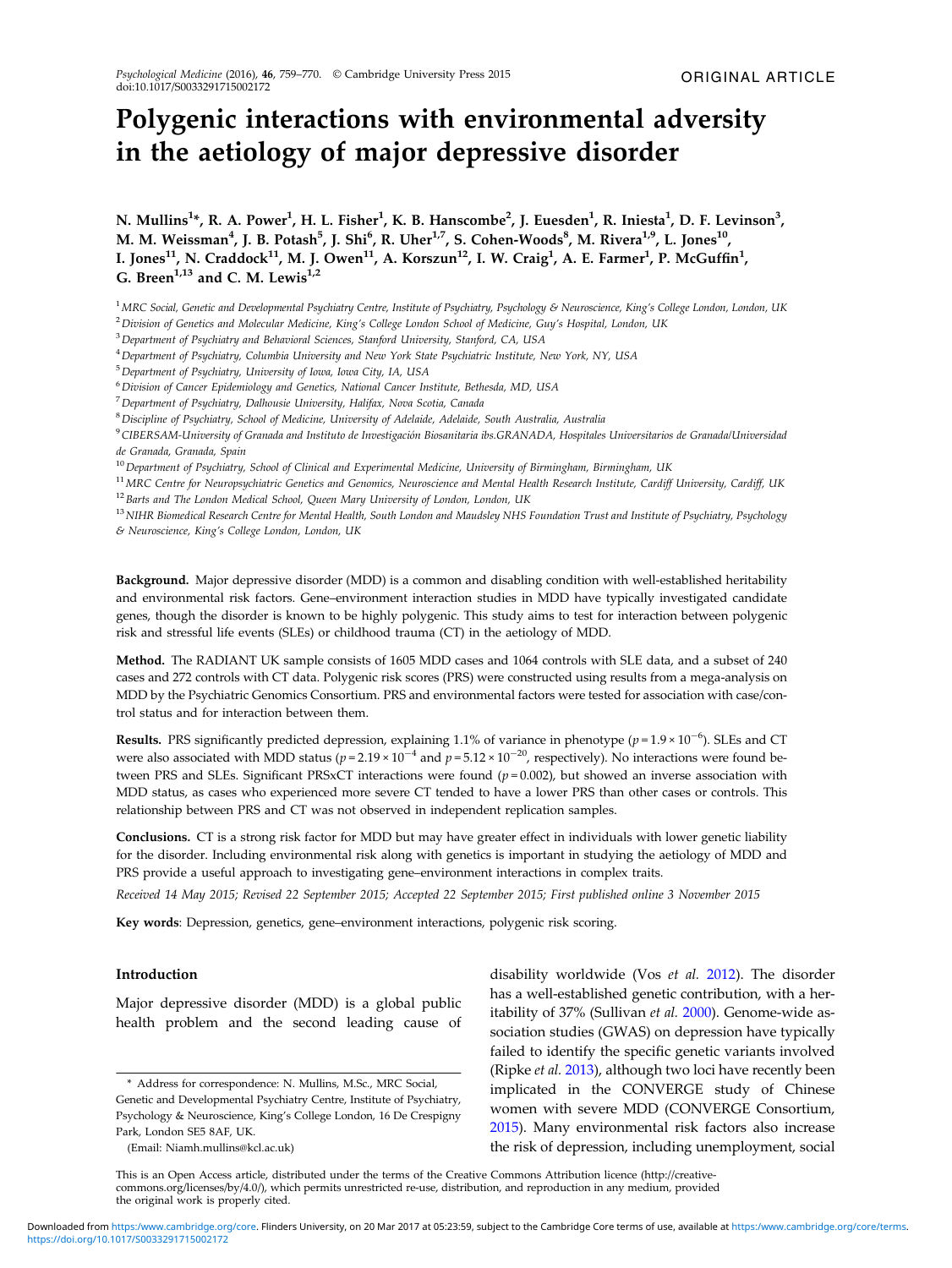isolation and relationship stressors (Brown & Harris, [1978](#page-8-0)). Stressful life events (SLEs) can trigger new depressive episodes and childhood trauma (CT) has been shown to double the risk for depression in adulthood (Kessler, [1997](#page-9-0); Kendler et al. [1999;](#page-9-0) Nanni et al. [2012\)](#page-9-0).

Gene–environment interactions (GxEs) whereby a person inherits sensitivity to environmental factors could also play an important role in MDD (Uher, [2014\)](#page-10-0). GxEs have commonly been investigated using single loci in candidate genes, for example the serotonin transporter promoter polymorphism (5-HTTLPR) and its interaction with SLEs in major depression (Caspi et al. [2003](#page-8-0)). Despite this being the most widely investigated GxE in psychiatry, numerous studies including meta-analyses have produced discrepant results (Risch et al. [2009](#page-10-0); Karg et al. [2011](#page-9-0); Uher, [2014](#page-10-0)). There is more consistent evidence for an interaction between 5-HTTLPR and CT, conferring risk for persistent depression in adulthood (Karg et al. [2011;](#page-9-0) Uher et al. [2011;](#page-10-0) Brown et al. [2013](#page-8-0); Fisher et al. [2013](#page-8-0)). Nevertheless, the conflicting results from GxE studies in psychiatry have made these findings controversial (Duncan & Keller, [2011](#page-8-0)).

Further analyses of the genetic effects on MDD have indicated that the disorder is likely to be highly polygenic, arising from the combined effect of many risk variants, each with small effect sizes (Wray et al. [2012;](#page-11-0) Ripke et al. [2013](#page-10-0)). Polygenic risk scoring can be used to test the predictive power of multiple genetic variants simultaneously. Subsets of single nucleotide polymorphisms (SNPs) from a discovery GWAS are selected according to their  $p$  value and weighted by their effect size to create a polygenic risk score (PRS) for each individual in an independent validation sample. The PRS can then be tested for its ability to differentiate between case and control status in the validation dataset (Purcell et al. [2009;](#page-10-0) Dudbridge, [2013\)](#page-8-0). PRS derived using results from the largest GWAS on MDD by the Psychiatric Genomics Consortium have shown significant predictive ability for depression, explaining about 0.9% of variance in case–control samples (Ripke et al. [2013;](#page-10-0) Peyrot et al. [2014](#page-9-0)).

These findings have led to the hypothesis that GxEs in a highly polygenic trait such as MDD may involve multiple genetic variants rather than one specific locus. Indeed, interactions between polygenic scores for MDD and CT were found to increase risk for depression in the Netherlands Study of Depression and Anxiety (NESDA), accounting for 0.6% of variance in MDD status (Peyrot et al. [2014](#page-9-0)). The dearth of significant results in GWAS of MDD may be partially due to environmental influences not being accounted for and investigation of GxEs could provide important insights into the complex aetiology of the disorder. Here we test for interactions between polygenic risk for major depression and adult SLEs or CT in the RADIANT UK study of recurrent MDD.

# Method

#### Clinical sample collection

Depression cases  $(n = 1605)$  were drawn from three studies previously described in the published literature. The RADIANT UK recurrent MDD sample is comprised of the Depression Case Control (DeCC) study and probands from the Depression Network (DeNT) study of affected sibling pairs (Farmer et al. [2004;](#page-8-0) Cohen-Woods et al. [2009\)](#page-8-0). UK-ascertained cases from the Genome Based Therapeutic Drugs for Depression (GENDEP) study were also included. GENDEP is a prospective pharmacogenetic study of patients with unipolar depression of at least moderate severity, on a 12-week antidepressant treatment (Uher et al. [2010\)](#page-10-0). Briefly, patients were diagnosed using the Schedules for Clinical Assessment in Neuropsychiatry Interview, according to standardized criteria (Wing et al. [1990](#page-11-0)). Information was recorded on patients' worst and second worst episodes of depression in the DeCC and DeNT studies and on their current episode in the GENDEP study (Lewis et al. [2010](#page-9-0)). Exclusion criteria included personal or family history of other psychiatric diagnoses besides anxiety disorder (Farmer et al. [2004;](#page-8-0) Cohen-Woods et al. [2009;](#page-8-0) Uher et al. [2010](#page-10-0)).

Healthy controls ( $n = 1064$ ) were available from the DeCC study and the London site of the Bipolar Affective Disorder Case–Control study (Gaysina et al. [2009;](#page-9-0) Lewis et al. [2010](#page-9-0)). Controls were screened for lifetime absence of all psychiatric disorders using the Past History Schedule (McGuffin et al. [1986\)](#page-9-0). First-degree family history of any psychiatric disorder or a score of 10 or more on the Beck Depression Inventory at interview were further exclusion criteria (Beck et al. [1996;](#page-8-0) Cohen-Woods et al. [2009](#page-8-0), [2010](#page-8-0)).

Replication analysis was conducted using recurrent depression cases from The Genetics of Recurrent Early-Onset Depression (GenRED) 1 study  $(n=260)$ , the GenRED 2 study  $(n = 270)$  and the Depression Genes and Networks (DGN) study  $(n = 469)$  (Shi et al. [2011;](#page-10-0) Battle et al. [2014](#page-8-0)). Individuals in all analyses were of white European parentage and gave written informed consent to participate. Further information on clinical samples is provided in the online Supplementary material.

#### Measures

Recurrent MDD was defined according to standard criteria, as having at least two episodes of moderate severity, separated by two or more months of remission (World Health Organization, [1993](#page-11-0);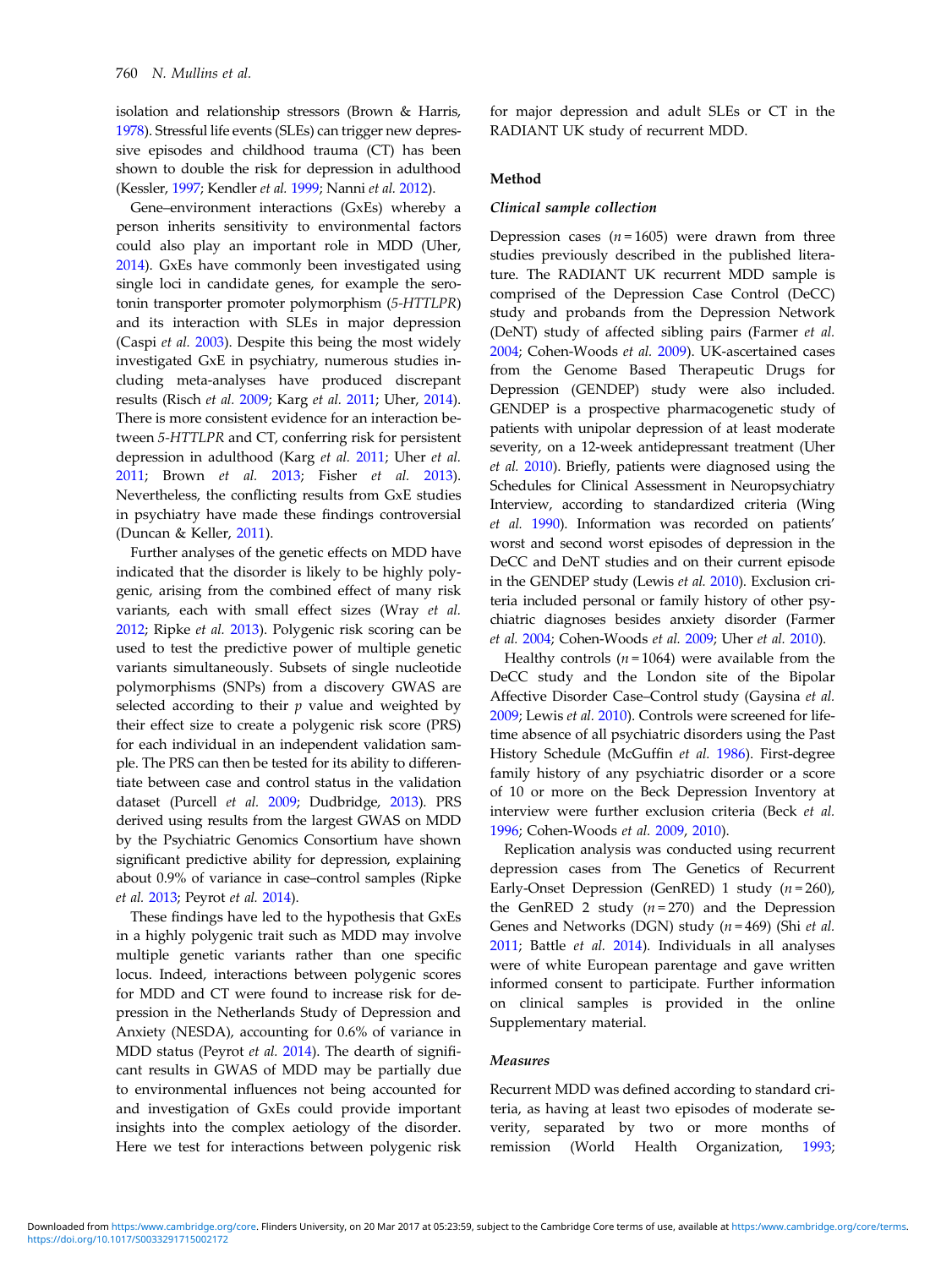American Psychiatric Association, [1994](#page-8-0)). Number of episodes was not a requirement in the GENDEP study, although the majority of cases were recurrent (Lewis et al. [2010\)](#page-9-0).

Whole-blood samples were collected in ethylene-diamine-tetra-acetic acid (EDTA) from depressed cases. DNA samples were collected from controls by taking blood or using buccal mucosa swabs returned via postal mail. DNA was extracted and samples of sufficient quantity and quality were genotyped on the Illumina Human610-Quad BeadChip (Illumina, Inc., USA) (Freeman et al. [2003](#page-9-0); Lewis et al. [2010\)](#page-9-0).

Adult SLEs were assessed using the Brief Life Event Questionnaire, which is a shortened version of the List of Threatening Experiences Questionnaire (LTE-Q) (Brugha et al. [1985](#page-8-0)). Childbirth was also included, giving a total of 12 items (Farmer et al. [2004](#page-8-0)) (online Supplementary material). Cases in the DeCC and DeNT studies were asked to report on whether or not they experienced each SLE in the 6 months prior to their worst episode of depression, while GENDEP cases were asked to report on the 6 months preceding the clinical trial (Keers et al. [2011](#page-9-0); Fisher et al. [2012](#page-9-0)). Controls reported on the 6 months prior to their interview. The number of reported SLEs was summed for each individual and analysed as a quantitative variable with range 0–12. Following the LTE-Q categories, SLEs were split into those considered dependent on an individual's behaviour and those which seem independent (Brugha et al. [1985\)](#page-8-0). Dependent SLEs included unemployment, separation, financial or legal difficulties and the birth of a baby. Independent events included personal illness, illness of a family member, death of a family member and being robbed. This gave a total of seven dependent and five independent SLEs (online Supplementary material). Mood at the time of interview was assessed using the self-report Beck Depression Inventory in the DeCC and GENDEP cases (Beck et al. [1996](#page-8-0)).

A subset of the sample ( $n = 240$  cases,  $n = 272$  controls) completed the self-report Childhood Trauma Questionnaire, which measures frequency and severity of sexual, physical and emotional abuse, physical and emotional neglect during childhood, using 25 Likert-type items (Bernstein et al. [2003](#page-8-0)). CT was firstly analysed as a quantitative score with range 25– 125. To explore results, CT was divided into categories of none, mild and moderate/severe, according to a definition described previously in this sample (Fisher et al. [2013](#page-8-0)). The GenRED and DGN replication studies assessed CT with the self-report Childhood Events Questionnaire (E. Nelson and D. Levinson, unpublished observations), which is based on the US National Comorbidity Survey CT screening items (Kessler et al. [1997](#page-9-0)) and CT questionnaires from Washington University (Nelson et al. [2002\)](#page-9-0). These items cover severity and frequency of sexual abuse, physical abuse and trauma (within and outside the family), and emotional neglect.

## Quality control

Standard quality-control procedures were implemented to clean genetic data, leaving 471 747 SNPs (Lewis et al. [2010\)](#page-9-0). Principal components (PCs) were calculated using EIGENSTRAT (Price et al. [2006](#page-9-0)). The first two PCs reduced the genomic control parameter (γ) to 1.02, indicating little difference between RADIANT UK cases and controls due to population stratification or other systematic genomic effects (Lewis et al. [2010\)](#page-9-0). Missing information on age at worst episode of depression (233 cases) and age at interview (34 controls) was replaced with the mean age at worst episode or interview in males or females as appropriate. Number of SLEs was significantly associated with age ( $p = 3.64 \times 10^{-8}$ ) and sex ( $p = 0.001$ ), with younger individuals and females reporting more SLEs. Since depressed cases were younger than controls and contained a greater proportion of females, the number of SLEs was adjusted in cases to remove bias due to age and sex. Using controls as a proxy for the general population, a linear regression of SLEs on age and sex was used to estimate their association. These regression coefficients were then used to adjust the number of SLEs in depressed cases. Dependent and independent SLEs were adjusted separately in the same manner. CT score was not associated with age or sex, so no adjustment was performed.

# Statistical analysis

Polygenic scores were constructed using summary results available online from the Psychiatric Genomics Consortium (https://pgc.unc.edu/) MDD GWAS (Ripke et al. [2013\)](#page-10-0). The RADIANT UK sample was removed to provide an independent validation dataset and a meta-analysis of the remaining eight studies was conducted (7615 cases and 7931 controls). These discovery GWAS results were pruned for linkage disequilibrium (LD) using the  $p$  value informed clumping method in PLINK v1.07 (http://pngu.mgh. harvard.edu/purcell/plink/), based on the LD structure from the RADIANT UK dataset (Purcell et al. [2007](#page-10-0)). Clumping preferentially retains SNPs with the strongest evidence of association and removes SNPs in high LD  $(r^2 > 0.25$  within a 300 kb window, filtering for significance, PLINK-command: --clump-p1 0.5  $-clump-p2$  0.1  $-clump-r2$  0.25  $-clump-kb$  300). Subsets of SNPs were selected from the results at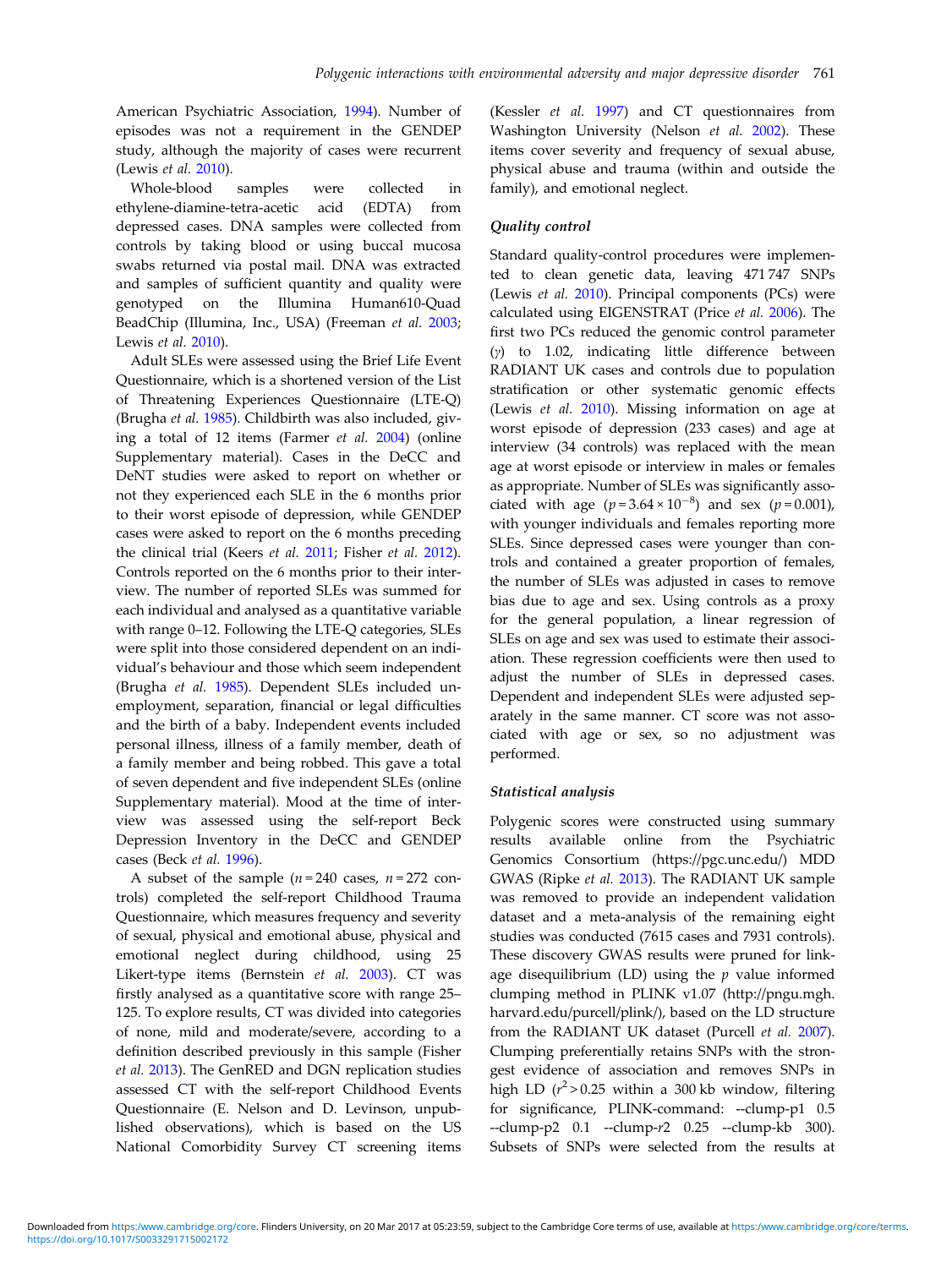nine increasingly liberal  $p$  value thresholds ( $p_T$  < 0.0001,  $p_T < 0.001$ ,  $p_T < 0.01$ ,  $p_T < 0.05$ ,  $p_T < 0.1$ ,  $p_T < 0.2$ ,  $p_T < 0.3$ ,  $p_T < 0.4$ ,  $p_T < 0.5$ ). These sets of alleles, weighted by their log odds ratios (ORs) from the discovery study, were summarized into PRS for each individual in the validation sample using PLINK (Purcell *et al.* [2009\)](#page-10-0).  $p_T < 0.5$  contained 87737 SNPs.

PRS for MDD were tested for ability to predict case/ control status in RADIANT UK using logistic regression in R (http://www.r-project.org) to calculate the Nagelkerke's pseudo- $R^2$  measure of variance explained, excluding the variance accounted for by two PCs (Nagelkerke, [1991\)](#page-9-0). SLEs and CT score were also tested for association with case/control status. Interactions between PRS and SLEs or CT were investigated using two models. A multiplicative model tests interaction as departure from multiplicativity, meaning that the combined effect of PRS and environment differs from the product of their individual effects. This was tested using a logistic regression, co-varying for the main effects of PRS, environment and two PCs. Models were also adjusted for PC × environment and PC × PRS interactions (Keller, [2014](#page-9-0)). The interaction term was tested for its ability to differentiate between case and control status in the validation sample by calculating Nagelkerke's pseudo- $R^2$ . An additive interaction model tests whether the combined effect of PRS and environment differs from the sum of their individual effects. It has been suggested that this better captures the biological mechanism of GxEs (Rothman et al. [2008](#page-10-0)). Interaction as departure from additivity was tested using linear regression of MDD case/control status on the interaction term, with covariates as described previously. The multiple- $R^2$  measure of variance explained by the interaction was calculated. To investigate gene–environment correlations, whereby genotypes may influence exposure to different environments, PRS for MDD were tested for association with SLEs or CT score using a linear regression, co-varying for two PCs. Empirical  $p$  values were calculated using permutation procedures for all analyses. Ten independent tests were conducted, giving a Bonferroni corrected significance threshold of 0.005. In the replication phase, gene–environment correlations between PRS and CT score in depressed subjects were tested in MDD cases from the independent GenRED and DGN samples.

Power calculations for our study were performed in QUANTO version 1.2.4 (Gauderman & Morrison, [2009\)](#page-9-0), using ORs reported in the literature for the effects of PRS (OR = 1.22),  $2+$  SLEs (OR = 1.82) and CT (OR = 2.27) on MDD (Nanni et al. [2012;](#page-9-0) Motrico et al. [2013;](#page-9-0) Peyrot et al. [2014](#page-9-0)). The study had >80% power to detect an interaction between PRS and SLEs with an OR of 1.28 (at  $\alpha = 0.05$ ). In the subset with CT

Table 1. Sample characteristics

|                                          | Cases<br>$(n=1605)$ | Controls<br>$(n=1064)$ | $p^{\rm a}$            |
|------------------------------------------|---------------------|------------------------|------------------------|
| Sex, $n$ (%)                             |                     |                        | $6.83 \times 10^{-10}$ |
| Male                                     | 471 (29.3)          | 436 (41.0)             |                        |
| Female                                   | 1134 (70.7)         | 628(59.0)              |                        |
| Age, years <sup>b</sup>                  | 36.7(12.3)          | 41.5(13.2)             | $4.16 \times 10^{-19}$ |
| Age of onset, years                      | 23.1 (11.4)         |                        |                        |
| Number of<br>episodes                    | 2.48(0.68)          |                        |                        |
| Number of SLEs <sup>b</sup>              | 1.57(1.48)          | 0.68(0.87)             | $1.67 \times 10^{-67}$ |
| Number of<br>dependent SLEs <sup>b</sup> | 0.88(1.05)          | 0.23(0.51)             | $3.05 \times 10^{-79}$ |
| Number of<br>independent<br>$SLEs^b$     | 0.69(0.89)          | 0.44(0.66)             | $1.29 \times 10^{-11}$ |
| Childhood trauma<br>score <sup>c</sup>   | 46.31 (16.25)       | 32.75 (8.75)           | $7.13 \times 10^{-26}$ |

Data are given as mean (standard deviation) unless otherwise indicated.

SLEs, Stressful life events.

 $a<sup>a</sup> p$  Values were calculated using a non-parametric Mann– Whitney U test, with the exception of sex where a  $\chi^2$  test was used.

<sup>b</sup> For cases at worst episode of depression and for controls at interview.

<sup>c</sup> Data were available on a subset of 240 cases and 272 controls. Statistics were calculated from individuals without missing data.

data, there was >80% power to detect an interaction between PRS and CT with an OR of 1.76 (at  $\alpha$  = 0.05).

# Ethical standards

All procedures contributing to this work comply with the ethical standards of the relevant national and institutional committees on human experimentation and with the Helsinki Declaration of 1975, as revised in 2008.

# Results

#### Sample characteristics

Sample characteristics are shown in Table 1. Cases contained a significantly greater proportion of females than controls and their mean age at worst episode of depression was significantly younger than mean age at interview in controls. Cases had experienced significantly more SLEs and had higher CT scores than controls (Table 1). In the subset of the sample with CT data (240 cases and 272 controls), similar differences in sex and age at interview were found between cases and controls ( $p = 2.9 \times 10^{-4}$  and  $p = 0.004$ , respectively).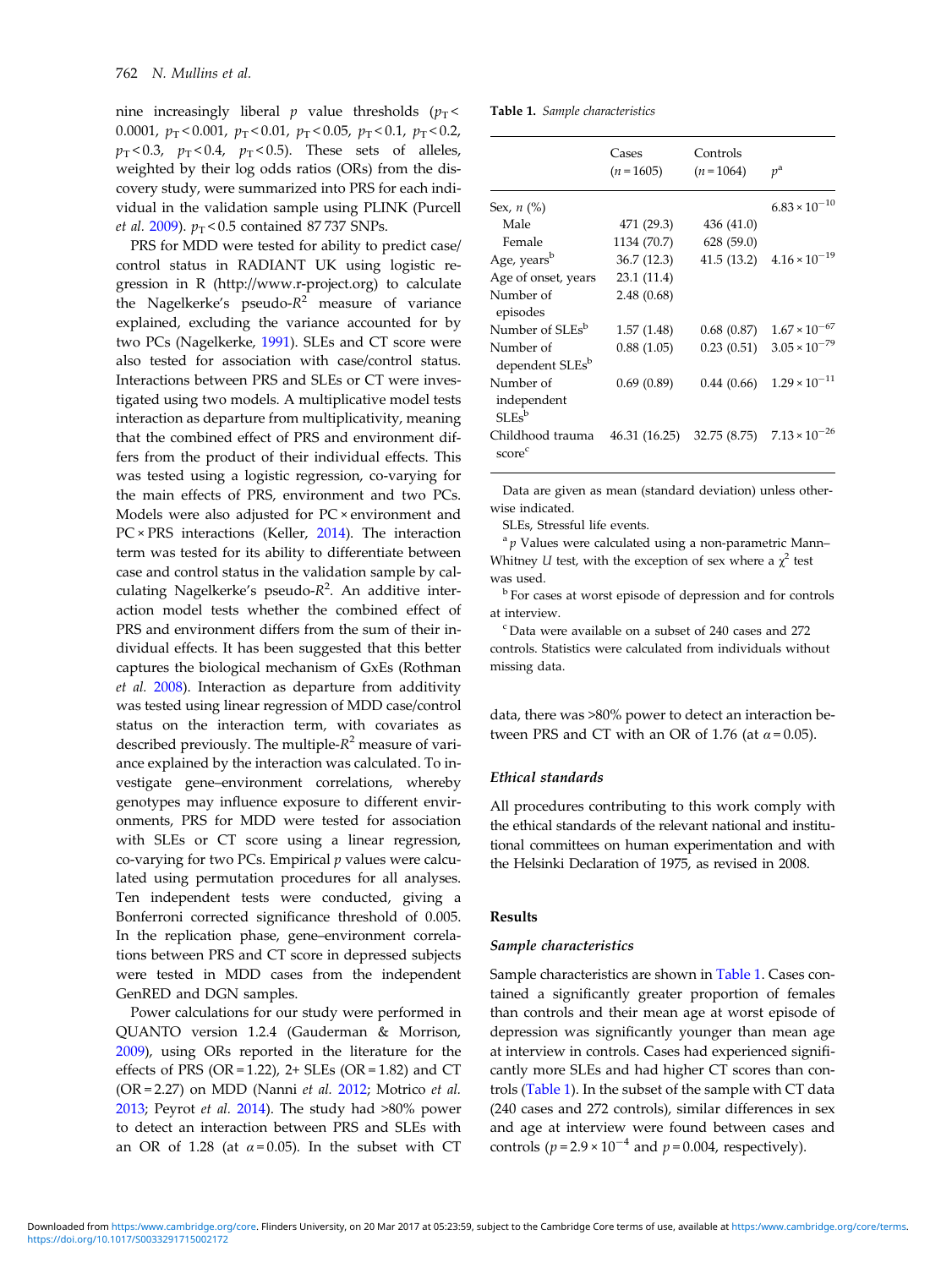<span id="page-4-0"></span>

Fig. 1. Polygenic risk scores (PRS) for major depressive disorder and multiplicative interactions with stressful life events (SLEs) used to predict depression in the RADIANT UK sample. The y-axis indicates Nagelkerke's pseudo-R<sup>2</sup>, a measure of the variance explained. On the x-axis the nine  $p$  value thresholds used to select single nucleotide polymorphisms in the discovery phase are plotted left to right. depSLEs, Dependent SLEs; indepSLEs, independent SLEs;  $p_T$ , p value threshold. \*  $p <$ 0.005. For a colour figure, see the online version.

#### Interaction with SLEs

Polygenic scores derived from a meta-analysis of MDD using data from the Psychiatric Genomics Consortium showed significant predictive ability for depression in the RADIANT UK sample. As more SNPs were added to the PRS at increasingly liberal  $p$  value thresholds, the amount of variance explained increased. At  $p_T < 0.5$ , the polygenic score explained 1.1% of variance in case/control status  $[p=1.9 \times 10^{-6}, \text{ OR} = 1.22, 95\%$ confidence interval (CI) 1.12–1.32] (Fig. 1). After adjustment for age and sex, total SLEs were still significantly associated with MDD status ( $p = 2.19 \times 10^{-4}$ ), explaining 0.7% of variance between cases and controls. A greater number of dependent SLEs was associated with case status and could predict 6.6% of variance in phenotype ( $p = 1.35 \times 10^{-25}$ ). Independent SLEs showed significant but weaker predictive ability

 $(p=1.36 \times 10^{-9}$ , Nagelkerke's pseudo- $R^2$ =0.019) and in contrast to dependent SLEs, more independent events were found in controls  $v$ . cases, after correction for age and sex. Under a multiplicative model, there was no interaction between the PRS and total number of SLEs (Fig. 1). The largest  $R^2$  was 0.001 at  $p_T < 0.001$  $(p = 0.12, \text{ OR } = 1.05, 95\% \text{ CI } 0.98 - 1.12)$ . Interactions between PRS and dependent or independent SLEs were also non-significant (Fig. 1). No interactions were found under additive models (online Supplementary material).

# Interaction with CT

In the subset of the sample with CT data, the PRS did not show significant predictive ability for MDD ( $p =$ 0.078, Nagelkerke's pseudo- $R^2$  = 0.007,  $p_T < 0.4$ ), though effects were in the expected direction (OR = 1.18, 95%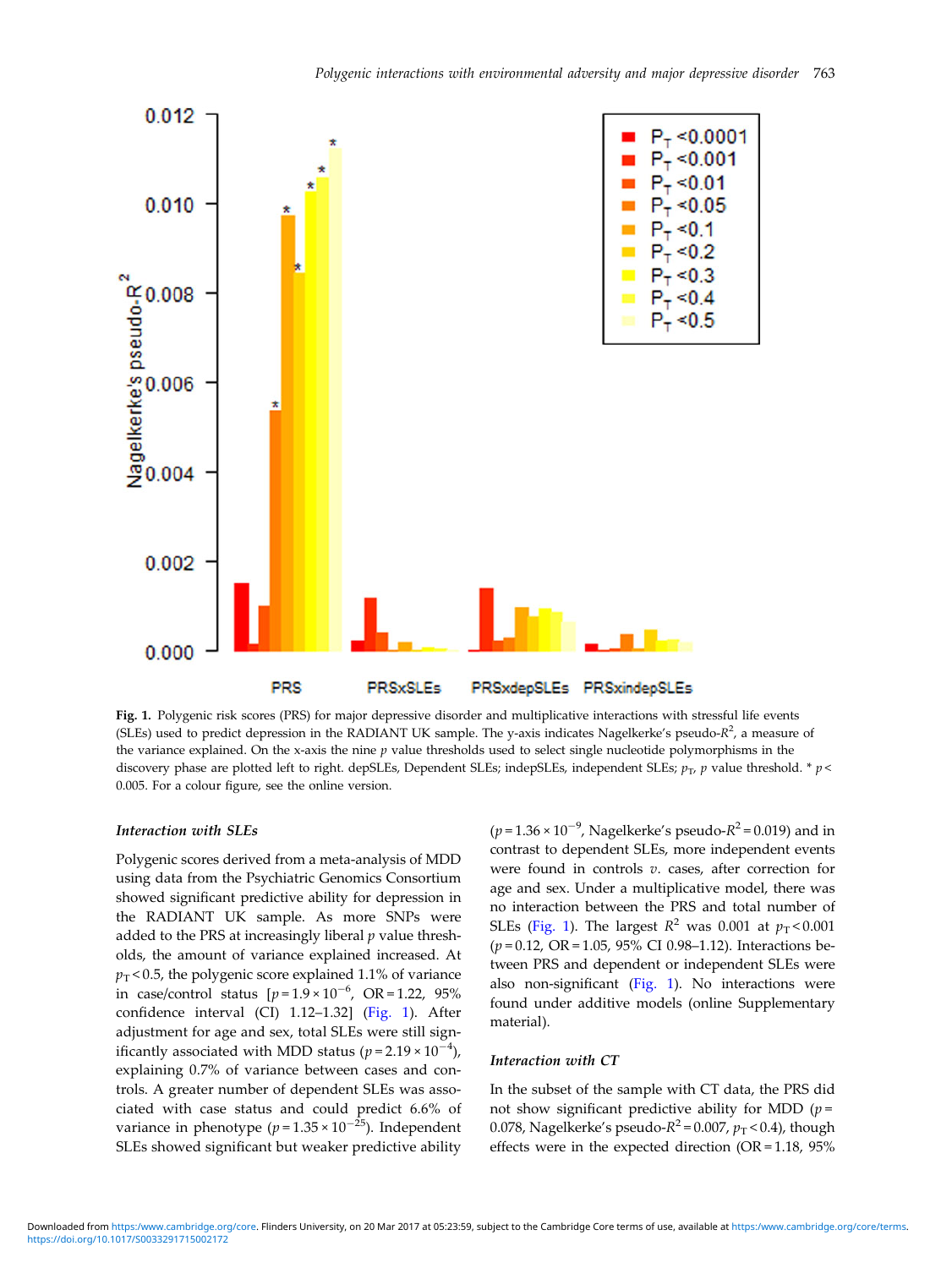<span id="page-5-0"></span>

Fig. 2. Polygenic risk scores (PRS) for major depressive disorder and multiplicative interaction with childhood trauma (CT) used to predict depression in the RADIANT UK sample. The y-axis indicates Nagelkerke's pseudo- $R^2$ , a measure of the variance explained. On the x-axis the nine p value thresholds used to select single nucleotide polymorphisms in the discovery phase are plotted left to right.  $p_T$ , p value threshold. \*  $p$  < 0.005. For a colour figure, see the online version.

CI 0.98–1.42) (Fig. 2). A higher CT score was significantly associated with depression status, explaining 30.2% of variance  $(p=5.12 \times 10^{-20})$ . Multiplicative interactions were found between polygenic scores for MDD and CT (Fig. 2). The interaction at  $p_T < 0.05$ explained 1.9% of variance in the phenotype and was significant after multiple testing correction  $(p=0.002)$ . There was an inverse association between the interaction and MDD status (OR =  $0.96$ ,  $95\%$  CI 0.94–0.98). To visualize these results, interactions were plotted between categories of CT (none, mild, moderate/severe) and PRS standardized to mean 0 and S.D. 1. Plotting log odds of depression by polygenic score for each CT category at the  $p$  value threshold with most significant interaction ( $p_T < 0.05$ ;  $p = 0.002$ ) allows visualization of the results [\(Fig. 3\)](#page-6-0). For individuals who had not experienced CT, a higher PRS for MDD was associated with a higher risk of the disorder [\(Fig. 3](#page-6-0); black line). Individuals in the mild CT category were at an

increased risk of depression but this appeared to act independently of their genetic liability (mid-grey line). Those who had experienced moderate/severe CT were mostly depressed cases but interestingly the individuals at highest risk in this category had a lower PRS than average [\(Fig. 3](#page-6-0); light grey line). There were no interactions between PRS and CT under additive models (online Supplementary material).

#### Gene–environment correlations

Gene–environment correlations were explored between PRS for MDD and number of SLEs. Significant correlations were found within the MDD cases, specifically with dependent ( $p_T < 0.001$ ;  $p = 0.002$ ) and not independent SLEs (online Supplementary material). No significant corrections were found between polygenic score and CT score in the RADIANT UK sample (online Supplementary material). As the interaction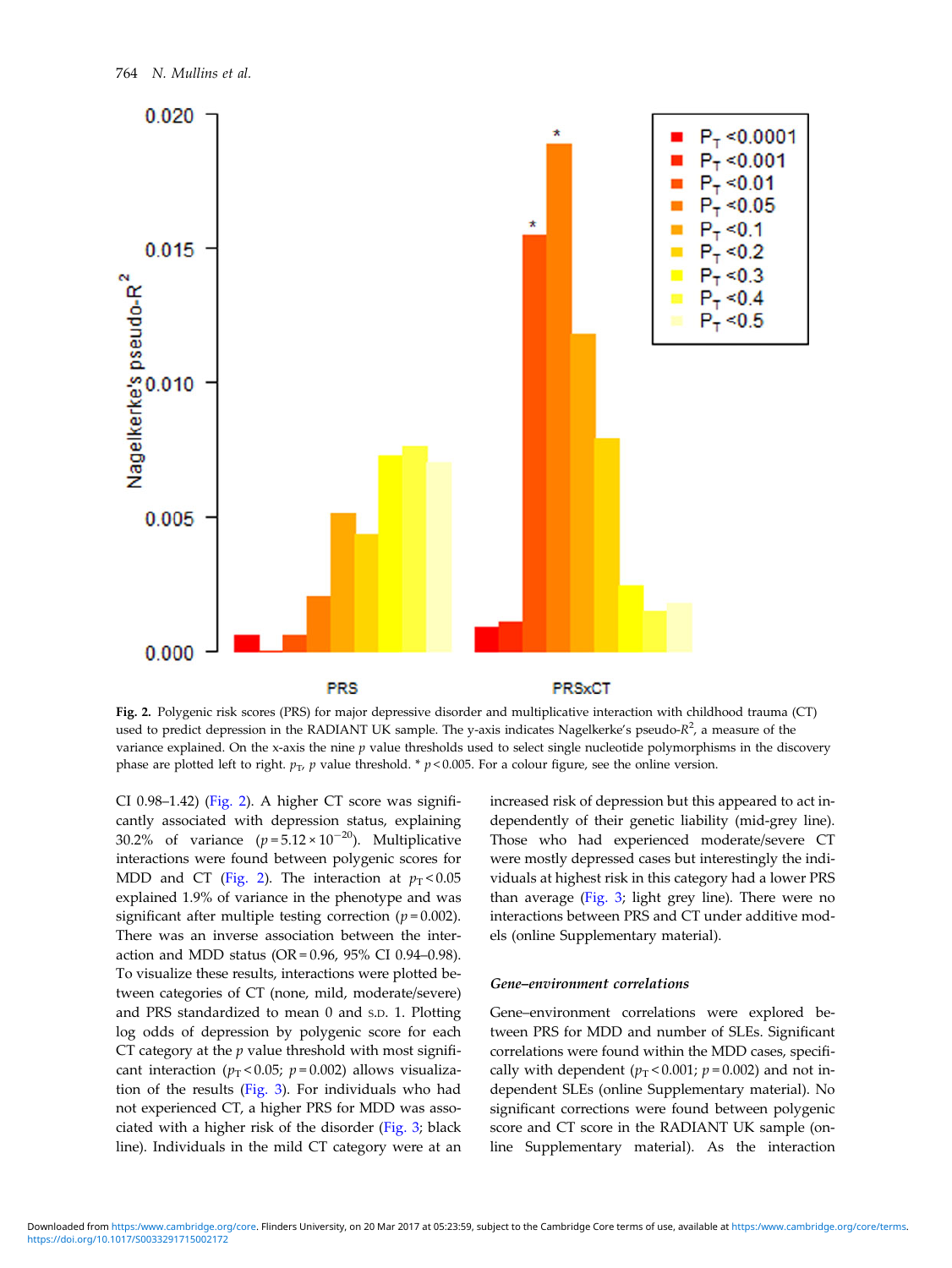<span id="page-6-0"></span>

# Polygenic score based on  $P_T < 0.05$

Fig. 3. Multiplicative interaction between standardized polygenic risk score for major depressive disorder (MDD) based on  $p_T$ < 0.05 and categories of childhood trauma. Shaded circles are cases and open circles are controls.  $p_T$ , p value threshold. For a colour figure, see the online version.

between PRS and CT showed an inverse association with MDD status, the relationship between PRS and CT score was tested in the independent GenRED and DGN depression cases. No significant correlations between PRS and CT score were found.

# Mood at interview

To investigate whether low mood at the time of interview may result in a recall bias for negative events, cases severely depressed at interview were removed in a sensitivity analysis. Gene–environment correlations between PRS and dependent SLEs in cases were no longer significant, excluding those who were severely depressed at interview (online Supplementary material). Interactions between PRS and CT score remained significant after severely depressed cases were excluded (online Supplementary material).

# Discussion

Polygenic scores derived from the Psychiatric Genomics Consortium MDD mega-analysis predicted depression in the RADIANT UK sample, explaining 1.1% of variance in case/control status. This modest figure is in line with previous estimates from this mega-analysis and confirms the presence of associated variants that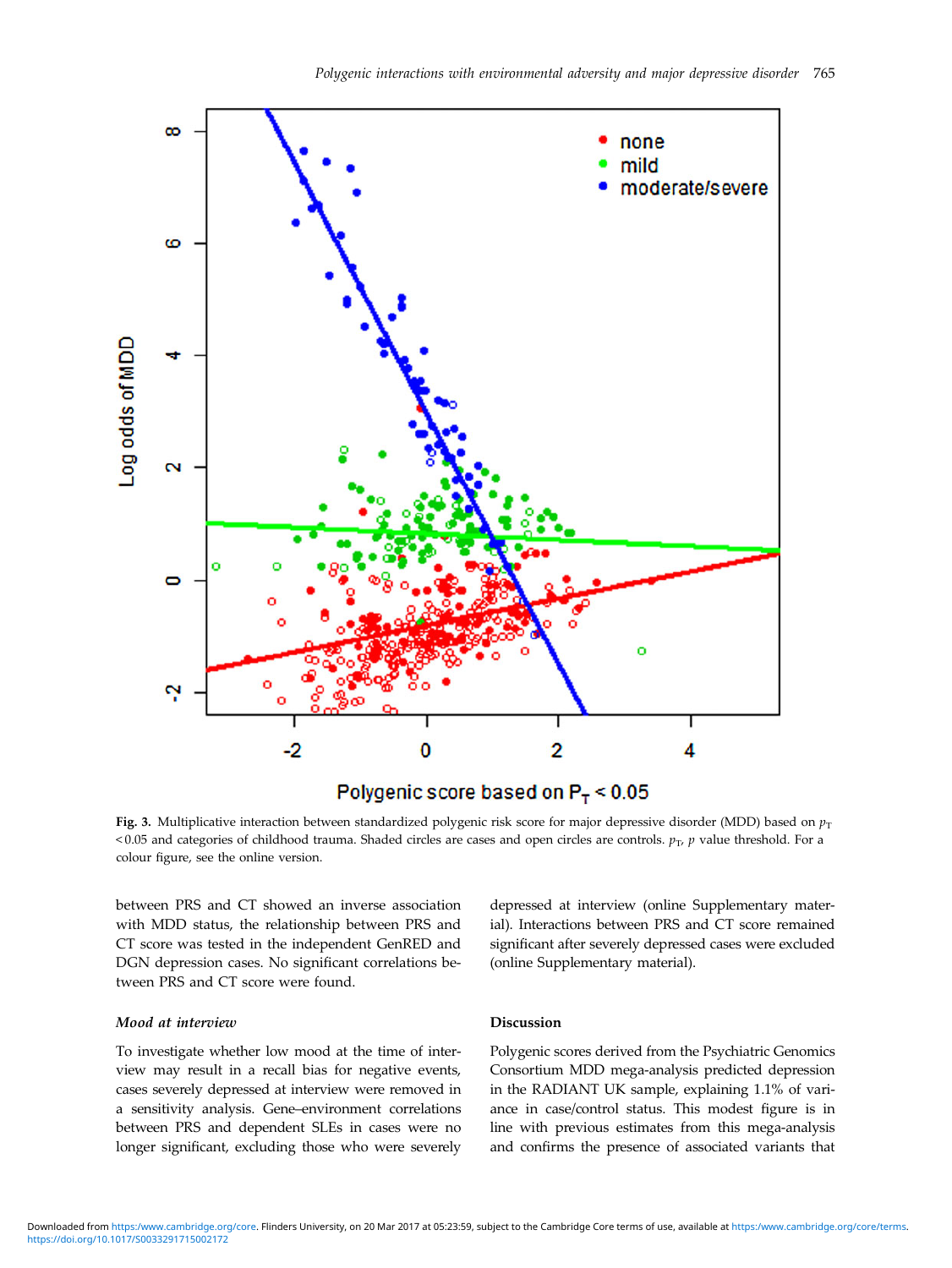the original GWAS was underpowered to detect (Ripke et al. [2013](#page-10-0); Peyrot et al. [2014\)](#page-9-0). SLEs were also significant predictors of case/control status. We hypothesized that given the polygenicity of MDD, testing interactions between polygenic scores and environmental adversity could be a more powerful approach than using single genetic variants in a candidate gene. No interactions were found between PRS for MDD and total, dependent or independent SLEs, which is in agreement with previous findings by Musliner et al. ([2015](#page-9-0)).

In the subset of the sample with CT data, the PRS failed to show significant predictive ability for depression which probably reflects the restricted sample size. Consistent with previous reports, CT was a strong risk factor for recurrent MDD in adulthood (Nanni et al. [2012\)](#page-9-0). Significant interactions were found between PRS and CT; however, there was an inverse association with depression status. This appeared to be driven by individuals who had experienced moderate/severe CT, as those at highest risk in this category tended to have a lower PRS than other cases or controls ([Fig. 3\)](#page-6-0). One possible explanation is that CT may be more important in the development of MDD for individuals who have a low genetic risk than for individuals who have a high genetic risk. This would be consistent with the liability threshold model for MDD, where a combined effect of many genetic risk variants together with an environmental contribution causes an individual to cross the liability threshold and become affected. Alternatively, the experience of CT may be such a strong risk factor for depression that genetics has a negligible effect.

In contrast to our results, the NESDA study found a significant PRS x CT interaction, whereby higher PRS and severe CT increased the risk for MDD (Peyrot et al. [2014](#page-9-0)). The conflicting results of these studies may be due to differences in design – for example, NESDA is a population-based study, includes single-episode, recurrent and chronic depression, used a different instrument for assessing CT and had a larger sample size (1645 MDD cases, 340 controls). It has been reported that interaction between 5-HTTLPR and CT specifically increases risk for chronic depression in adulthood (Brown et al. [2013](#page-8-0)). This suggests that GxEs may be more specific than anticipated and subtle differences between our study and NESDA could have contributed to the discrepant results. Similarly, our SLE assessment was for the 6 months prior to the worst episode of depression in recurrent depression cases. Testing SLEs preceding the initial onset of depression or in single-episode depression may identify different components of the gene–environment aetiology of MDD.

Evidence of gene–environment correlation was found, as polygenic scores for MDD increased exposure to (or reporting of) dependent SLEs in MDD cases (online Supplementary material). This suggests that depressed individuals may select themselves into environmental adversity by creating stressful life events due to their own behaviour, which is known as active gene–environment correlation. SLEs or the reporting of SLEs is heritable (Power et al. [2013](#page-9-0)) and twin studies have shown pleiotropy between the genetic contribution to SLEs and genetic liability to depression (Kendler & Karkowski-Shuman, [1997](#page-9-0); Silberg et al. [1999\)](#page-10-0).

There are several strengths of this study. SLEs were adjusted for age and sex prior to the analyses. The amount of variance explained by the SLEs decreased dramatically after adjustment (online Supplementary material), which demonstrates the importance of accounting for age and sex. It has been suggested that low mood at the time of interview may cause recall bias for negative events; however, we found no evidence that this influenced our results, consistent with two previous analyses in the RADIANT UK sample (Fisher et al. [2012,](#page-9-0) [2013\)](#page-8-0).

A number of limitations also warrant noting. The discovery GWAS by the Psychiatric Genomics Consortium was underpowered to detect the likely effect sizes in MDD, which reduces the ability to separate modest signals from noise and achieve accuracy in estimation of the PRS (Dudbridge, [2013](#page-8-0); Ripke et al. [2013\)](#page-10-0). The PRS used in these analyses consists of SNPs selected from a study of their main effect on MDD, which may not be the same genetic variants that are involved in GxEs. This could explain the nonstandard shape of the PRS histograms for the interactions, in contrast to the usual pattern where variance explained increases across the  $p$  value thresholds ([Figs 1](#page-4-0) and [2\)](#page-5-0). Our study design relied on retrospective self-reports of depression and environment, which may be less accurate if the events occurred a long time ago. However, the worst episode of depression is arguably the most memorable, and retrospective self-reports of depressive episodes agree well with hospital records (McGuffin et al. [1986](#page-9-0); Kendler et al. [1993](#page-9-0)).

The detection of GxEs has implications for future research strategies. Analysis of cohorts with heterogeneous environmental exposures may partially explain the lack of success in detecting genetic associations with MDD. Our results suggest that more power could be leveraged from GWAS by focusing only on individuals not exposed to CT as this might identify 'more genetic' cases of MDD. However, results of the NESDA study suggest that focusing on exposed individuals could render genetic effects larger, more homogeneous and easier to detect (Flint & Kendler, [2014](#page-9-0); Peyrot et al. [2014\)](#page-9-0). Polygenic interactions in MDD require further investigation in larger, similarly wellcharacterized samples and could provide important insights into the complex aetiology of depression.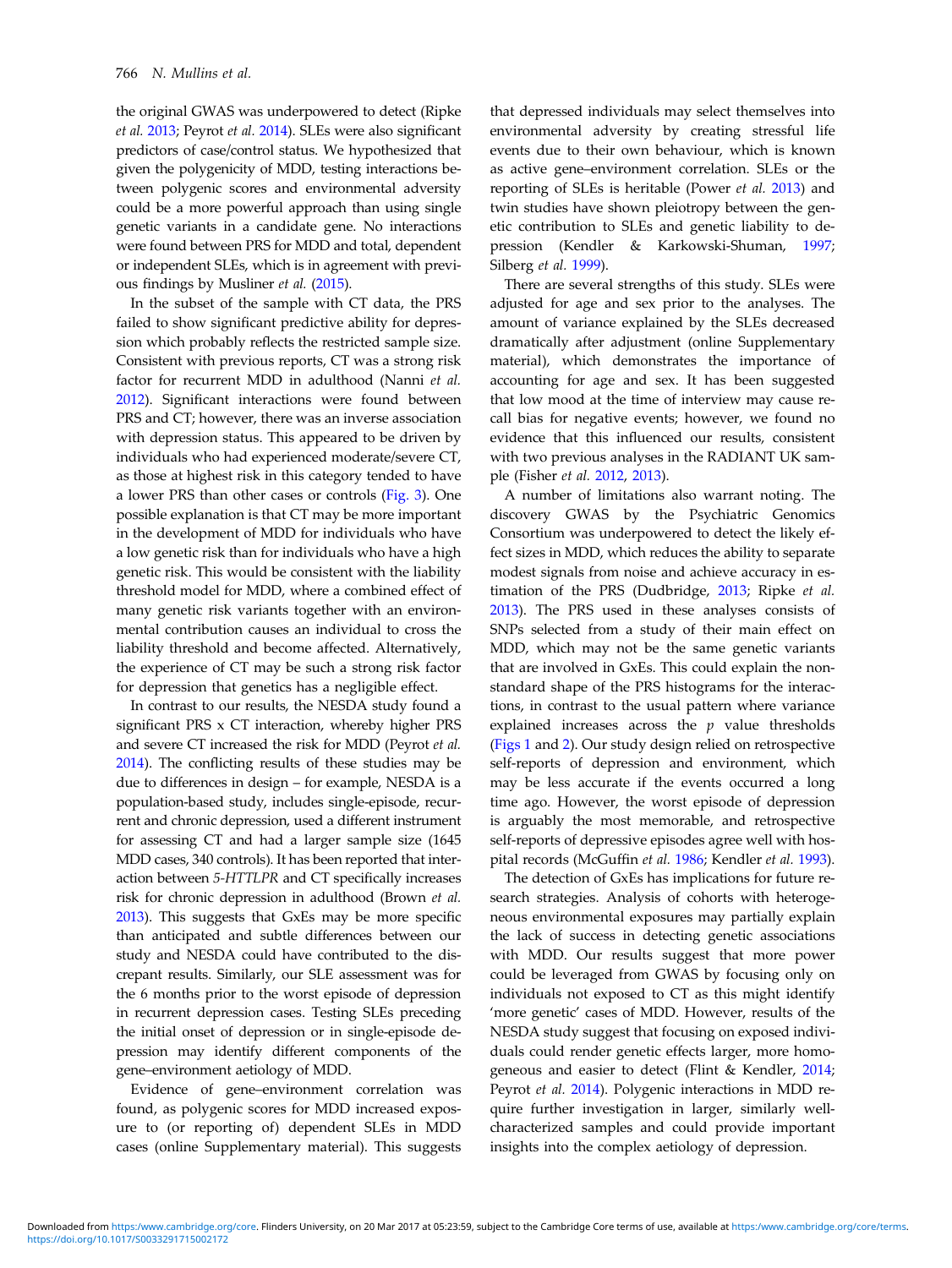# <span id="page-8-0"></span>Supplementary material

For supplementary material accompanying this paper visit http://dx.doi.org/10.1017/S0033291715002172

# Acknowledgements

The RADIANT studies were funded by a joint grant from the UK Medical Research Council, GlaxoSmithKline (G0701420) and by the National Institute for Health Research (NIHR) Biomedical Research Centre for Mental Health at South London and Maudsley NHS Foundation Trust and Institute of Psychiatry, Psychology and Neuroscience, King's College London. The GENDEP study was funded by a European Commission Framework 6 grant (EC contract ref.: LSHB-CT-2003-503428). The GenRED project was supported by National Institute of Mental Health (NIMH) R01 grants MH061686 (D.F.L.), MH059542 (WH Coryell), MH075131 (WB Lawson), MH059552 (J.B.P.), MH059541 (WA Scheftner) and MH060912 (M.M.W.). We acknowledge the contributions of Dr George S. Zubenko and Dr Wendy N. Zubenko, Department of Psychiatry, University of Pittsburgh School of Medicine to the GenRED 1 project. The DGN study was supported by the NIMH (grant 5RC2MH089916). N.M. and C.M.L. have received funding from the European Community's Seventh Framework Programme under the Marie Curie Industry-Academia Partnership and Pathways (grant 286213). H.L.F. is supported by an MQ Fellows Award (MQ14F40). R.U. is supported by the Canada Research Chairs programme (http://www.chairs-chaires.gc.ca/).

We thank all individuals who participated in the RADIANT and GENDEP studies and all involved with data collection and management.

# Declaration of Interest

A.E.F. and P.M.G. have received consultancy fees and honoraria for participating in expert panels from pharmaceutical companies including Lundbeck and GlaxoSmithKline. All other authors declare that they have no conflicts of interest.

# References

- American Psychiatric Association (1994). Diagnostic and Statistical Manual of Mental Disorders, 4th edition (DSM-IV). American Psychiatric Association: Washington, DC.
- Battle A, Mostafavi S, Zhu X, Potash JB, Weissman MM, McCormick C, Haudenschild CD, Beckman KB, Shi J, Mei R, Urban AE, Montgomery SB, Levinson DF, Koller D (2014). Characterizing the genetic basis of transcriptome

diversity through RNA-sequencing of 922 individuals. Genome Research 24, 14–24.

- Beck AT, Steer RA, Brown GK (1996). Beck Depression Inventory – Second Edition Manual. The Psychological Corporation: San Antonio, TX.
- Bernstein DP, Stein JA, Newcomb MD, Walker E, Pogge D, Ahluvalia T, Stokes J, Handelsman L, Medrano M, Desmond D, Zule W (2003). Development and validation of a brief screening version of the Childhood Trauma Questionnaire. Child Abuse and Neglect 27, 169–190.
- Brown GW, Ban M, Craig TK, Harris TO, Herbert J, Uher R (2013). Serotonin transporter length polymorphism, childhood maltreatment, and chronic depression: a specific gene–environment interaction. Depression and Anxiety 30, 5–13.
- Brown GW, Harris TO (1978). Social Origins of Depression: A Study of Psychiatric Disorder in Women. Tavistock: London.
- Brugha T, Bebbington B, Tennant C, Hurry J (1985). The List of Threatening Experiences: a subset of 12 life event categories with considerable long-term contextual threat. Psychological Medicine 15, 189–194.
- Caspi A, Sugden K, Moffitt TE, Taylor A, Craig IW, Harrington H, McClay J, Mill J, Martin J, Braithwaite A, Poulton R (2003). Influence of life stress on depression: moderation by a polymorphism in the 5-HTT gene. Science 301, 386–389.
- Cohen-Woods S, Craig I, Gaysina D, Gray J, Gunasinghe C, Craddock N, Elkin A, Jones L, Kennedy J, King N, Korszun A, Knight J, Owen M, Parikh S, Strauss J, Sterne A, Tozzi F, Perry J, Muglia P, Vincent J, McGuffin P, Farmer A (2010). The Bipolar Association Case–Control Study (BACCS) and meta-analysis: no association with the 5,10-methylenetetrahydrofolate reductase gene and bipolar disorder. American Journal of Medical Genetics. Part B, Neuropsychiatric Genetics 153B, 1298–1304.
- Cohen-Woods S, Gaysina D, Craddock N, Farmer A, Gray J, Gunasinghe C, Hoda F, Jones L, Knight J, Korszun A, Owen MJ, Sterne A, Craig IW, McGuffin P (2009). Depression Case Control (DeCC) Study fails to support involvement of the muscarinic acetylcholine receptor M2 (CHRM2) gene in recurrent major depressive disorder. Human Molecular Genetics 18, 1504–1509.
- CONVERGE Consortium (2015). Sparse whole-genome sequencing identifies two loci for major depressive disorder. Nature 523, 588–591.
- Dudbridge F (2013). Power and predictive accuracy of polygenic risk scores. PLoS Genetics 9, e1003348.
- Duncan LE, Keller MC (2011). A critical review of the first 10 years of candidate gene-by-environment interaction research in psychiatry. American Journal of Psychiatry 168, 1041–1049.
- Farmer A, Breen G, Brewster S, Craddock N, Gill M, Korszun A, Maier W, Middleton L, Mors O, Owen M, Perry J, Preisig M, Rietschel M, Reich T, Jones L, Jones I, McGuffin P (2004). The Depression Network (DeNT) Study: methodology and sociodemographic characteristics of the first 470 affected sibling pairs from a large multi-site linkage genetic study. BMC Psychiatry 4, 42.
- Fisher HL, Cohen-Woods S, Hosang GM, Korszun A, Owen M, Craddock N, Craig IW, Farmer AE, McGuffin P, Uher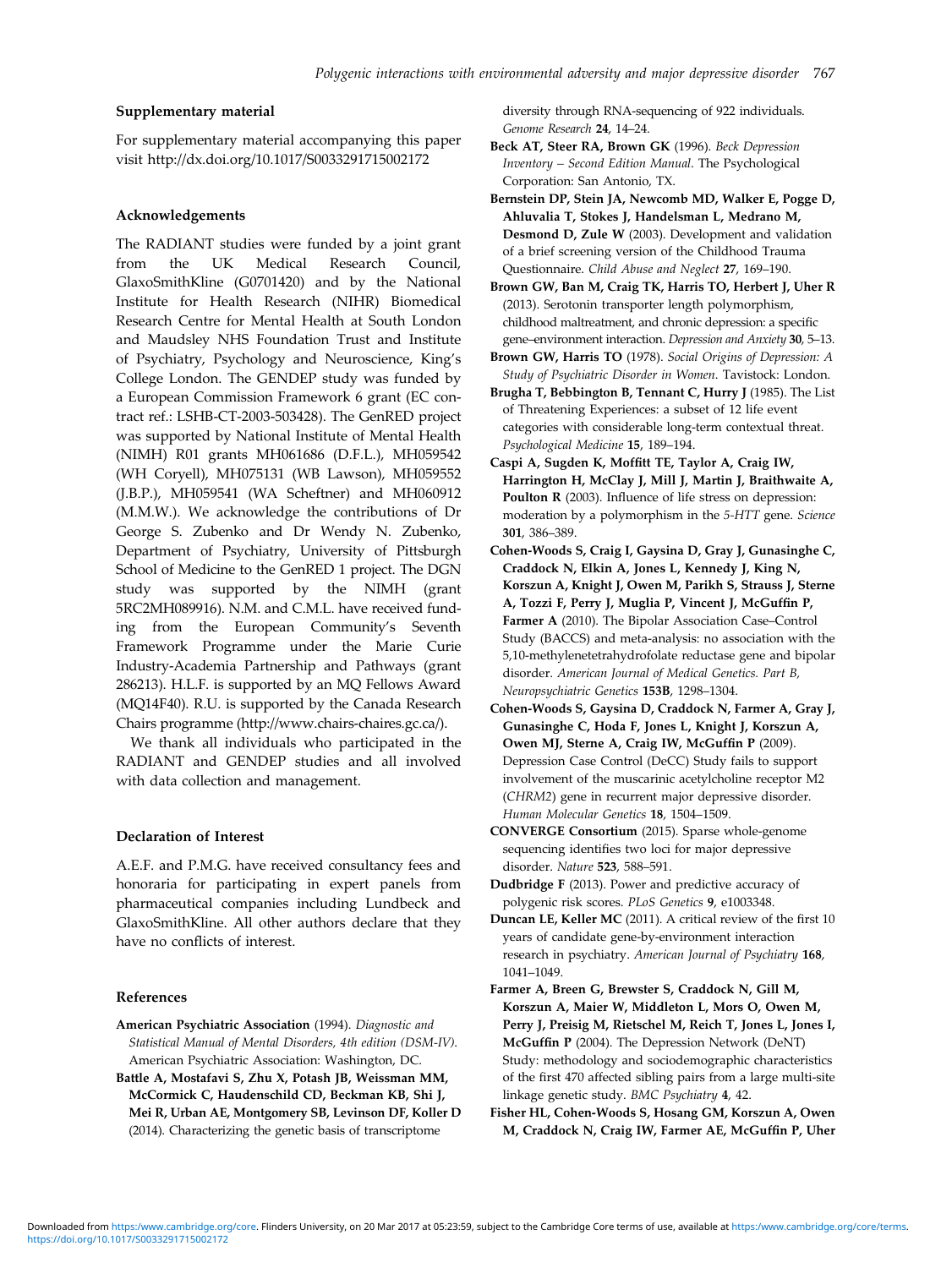<span id="page-9-0"></span>R (2013). Interaction between specific forms of childhood maltreatment and the serotonin transporter gene (5-HTT) in recurrent depressive disorder. Journal of Affective Disorders 145, 136–141.

Fisher HL, Cohen-Woods S, Hosang GM, Uher R, Powell-Smith G, Keers R, Tropeano M, Korszun A, Jones L, Jones I, Owen M, Craddock N, Craig IW, Farmer AE, McGuffin P (2012). Stressful life events and the serotonin transporter gene (5-HTT) in recurrent clinical depression. Journal of Affective Disorders 136, 189–193.

Flint J, Kendler KS (2014). The genetics of major depression. Neuron 81, 484–503.

Freeman B, Smith N, Curtis C, Huckett L, Mill J, Craig IW (2003). DNA from buccal swabs recruited by mail: evaluation of storage effects on long-term stability and suitability for multiplex polymerase chain reaction genotyping. Behavior Genetics 33, 67–72.

Gauderman WJ, Morrison JM (2009). QUANTO 1.2.4: A computer program for power and sample size calculations for genetic–epidemiology studies. University of Southern California: Los Angeles, CA (http://biostats.usc.edu/ Quanto.html).

Gaysina D, Cohen-Woods S, Chow PC, Martucci L, Schosser A, Ball HA, Tozzi F, Perry J, Muglia P, Craig IW, McGuffin P, Farmer A (2009). Association of the dystrobrevin binding protein 1 gene (DTNBP1) in a bipolar case–control study (BACCS). American Journal of Medical Genetics. Part B, Neuropsychiatric Genetics 150B, 836–844.

Karg K, Burmeister M, Shedden K, Sen S (2011). The serotonin transporter promoter variant (5-HTTLPR), stress, and depression meta-analysis revisited: evidence of genetic moderation. Archives of General Psychiatry 68, 444–454.

Keers R, Uher R, Huezo-Diaz P, Smith R, Jaffee S, Rietschel M, Henigsberg N, Kozel D, Mors O, Maier W, Zobel A, Hauser J, Souery D, Placentino A, Larsen ER, Dmitrzak-Weglarz M, Gupta B, Hoda F, Craig I, McGuffin P, Farmer AE, Aitchison KJ (2011). Interaction between serotonin transporter gene variants and life events predicts response to antidepressants in the GENDEP project. Pharmacogenomics Journal 11, 138–145.

Keller MC (2014). Gene x environment interaction studies have not properly controlled for potential confounders: the problem and the (simple) solution. Biological Psychiatry 75, 18–24.

Kendler KS, Karkowski LM, Prescott CA (1999). Causal relationship between stressful life events and the onset of major depression. American Journal of Psychiatry 156, 837–841.

Kendler KS, Karkowski-Shuman L (1997). Stressful life events and genetic liability to major depression: genetic control of exposure to the environment? Psychological Medicine 27, 539–547.

Kendler KS, Neale MC, Kessler RC, Heath AC, Eaves LJ (1993). The lifetime history of major depression in women. Reliability of diagnosis and heritability. Archives of General Psychiatry 50, 863–870.

Kessler RC (1997). The effects of stressful life events on depression. Annual Review of Psychology 48, 191–214.

Kessler RC, Davis CG, Kendler KS (1997). Childhood adversity and adult psychiatric disorder in the US National Comorbidity Survey. Psychological Medicine 27, 1101–1119.

Lewis CM, Ng MY, Butler AW, Cohen-Woods S, Uher R, Pirlo K, Weale ME, Schosser A, Paredes UM, Rivera M, Craddock N, Owen MJ, Jones L, Jones I, Korszun A, Aitchison KJ, Shi J, Quinn JP, Mackenzie A, Vollenweider P, Waeber G, Heath S, Lathrop M, Muglia P, Barnes MR, Whittaker JC, Tozzi F, Holsboer F, Preisig M, Farmer AE, Breen G, Craig IW, McGuffin P (2010). Genome-wide association study of major recurrent depression in the U.K. population. American Journal of Psychiatry 167, 949–957.

McGuffin P, Katz R, Aldrich J (1986). Past and Present State Examination: the assessment of 'lifetime ever' psychopathology. Psychological Medicine 16, 461–465.

- Motrico E, Moreno-Kustner B, de Dios Luna J, Torres-Gonzalez F, King M, Nazareth I, Monton-Franco C, Gilde Gomez-Barragan MJ, Sanchez-Celaya M, Diaz-Barreiros MA, Vicens C, Moreno-Peral P, Bellon JA (2013). Psychometric properties of the List of Threatening Experiences – LTE and its association with psychosocial factors and mental disorders according to different scoring methods. Journal of Affective Disorders 150, 931–940.
- Musliner KL, Seifuddin F, Judy JA, Pirooznia M, Goes FS, Zandi PP (2015). Polygenic risk, stressful life events and depressive symptoms in older adults: a polygenic score analysis. Psychological Medicine 45, 1709–1720.

Nagelkerke NJ (1991). A note on a general definition of the coefficient of determination. Biometrika 78, 691–692.

Nanni V, Uher R, Danese A (2012). Childhood maltreatment predicts unfavorable course of illness and treatment outcome in depression: a meta-analysis. American Journal of Psychiatry 169, 141–151.

Nelson EC, Heath AC, Madden PA, Cooper ML, Dinwiddie SH, Bucholz KK, Glowinski A, McLaughlin T, Dunne MP, Statham DJ, Martin NG (2002). Association between self-reported childhood sexual abuse and adverse psychosocial outcomes: results from a twin study. Archives of General Psychiatry 59, 139–145.

Peyrot WJ, Milaneschi Y, Abdellaoui A, Sullivan PF, Hottenga JJ, Boomsma DI, Penninx BW (2014). Effect of polygenic risk scores on depression in childhood trauma. British Journal of Psychiatry 205, 113–119.

Power RA, Wingenbach T, Cohen-Woods S, Uher R, Ng MY, Butler AW, Ising M, Craddock N, Owen MJ, Korszun A, Jones L, Jones I, Gill M, Rice JP, Maier W, Zobel A, Mors O, Placentino A, Rietschel M, Lucae S, Holsboer F, Binder EB, Keers R, Tozzi F, Muglia P, Breen G, Craig IW, Muller-Myhsok B, Kennedy JL, Strauss J, Vincent JB, Lewis CM, Farmer AE, McGuffin P (2013). Estimating the heritability of reporting stressful life events captured by common genetic variants. Psychological Medicine 43, 1965– 1971.

Price AL, Patterson NJ, Plenge RM, Weinblatt ME, Shadick NA, Reich D (2006). Principal components analysis corrects for stratification in genome-wide association studies. Nature Genetics 38, 904–909.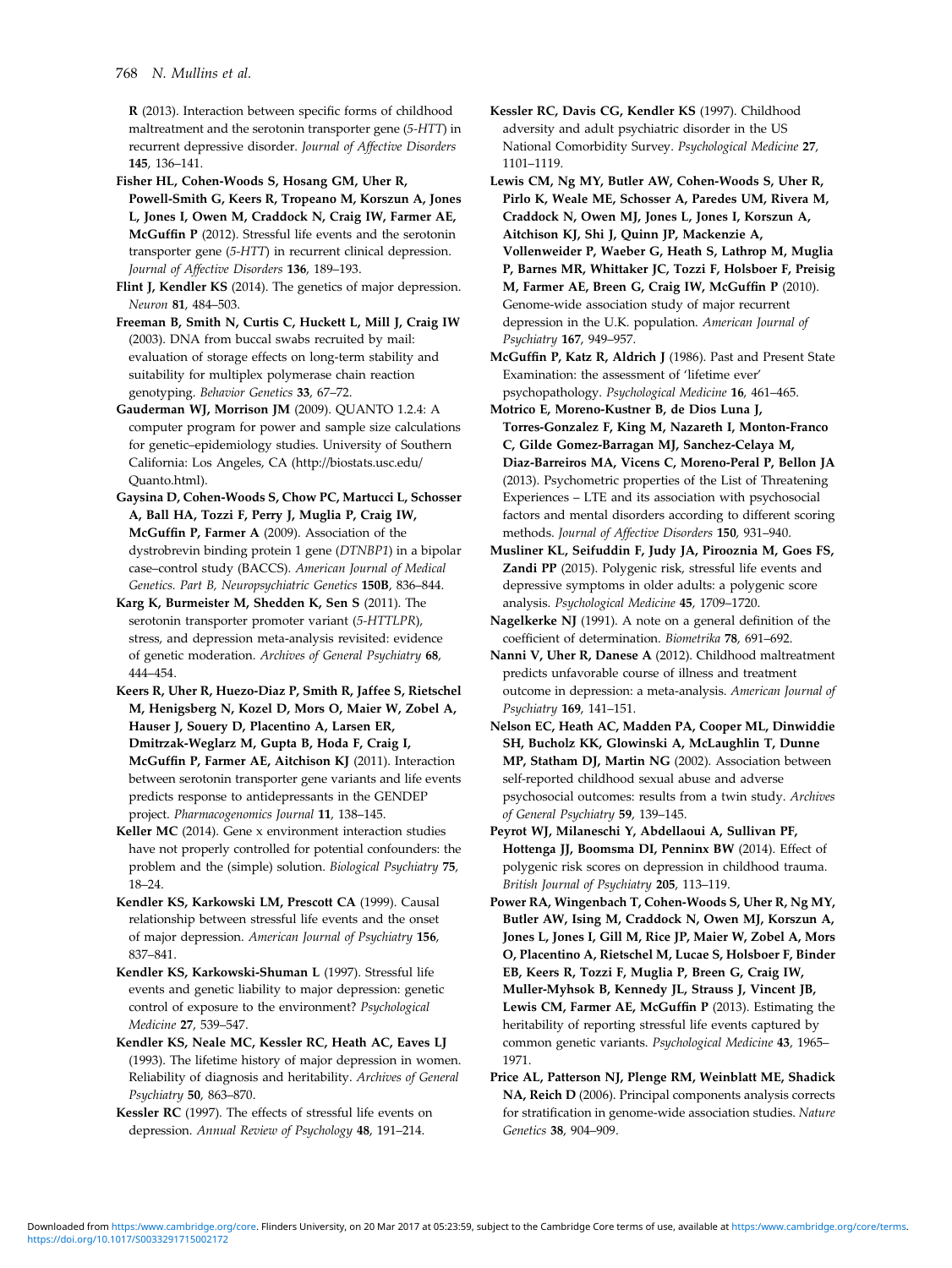- <span id="page-10-0"></span>Purcell S, Neale B, Todd-Brown K, Thomas L, Ferreira MA, Bender D, Maller J, Sklar P, de Bakker PI, Daly MJ, Sham PC (2007). PLINK: a tool set for whole-genome association and population-based linkage analyses. American Journal of Human Genetics 81, 559–575.
- Purcell SM, Wray NR, Stone JL, Visscher PM, O'Donovan MC, Sullivan PF, Sklar P (2009). Common polygenic variation contributes to risk of schizophrenia and bipolar disorder. Nature 460, 748–752.
- Ripke S, Wray NR, Lewis CM, Hamilton SP, Weissman MM, Breen G, Byrne EM, Blackwood DH, Boomsma DI, Cichon S, Heath AC, Holsboer F, Lucae S, Madden PA, Martin NG, McGuffin P, Muglia P, Noethen MM, Penninx BP, Pergadia ML, Potash JB, Rietschel M, Lin D, Muller-Myhsok B, Shi J, Steinberg S, Grabe HJ, Lichtenstein P, Magnusson P, Perlis RH, Preisig M, Smoller JW, Stefansson K, Uher R, Kutalik Z, Tansey KE, Teumer A, Viktorin A, Barnes MR, Bettecken T, Binder EB, Breuer R, Castro VM, Churchill SE, Coryell WH, Craddock N, Craig IW, Czamara D, De Geus EJ, Degenhardt F, Farmer AE, Fava M, Frank J, Gainer VS, Gallagher PJ, Gordon SD, Goryachev S, Gross M, Guipponi M, Henders AK, Herms S, Hickie IB, Hoefels S, Hoogendijk W, Hottenga JJ, Iosifescu DV, Ising M, Jones I, Jones L, Jung-Ying T, Knowles JA, Kohane IS, Kohli MA, Korszun A, Landen M, Lawson WB, Lewis G, Macintyre D, Maier W, Mattheisen M, McGrath PJ, McIntosh A, McLean A, Middeldorp CM, Middleton L, Montgomery GM, Murphy SN, Nauck M, Nolen WA, Nyholt DR, O'Donovan M, Oskarsson H, Pedersen N, Scheftner WA, Schulz A, Schulze TG, Shyn SI, Sigurdsson E, Slager SL, Smit JH, Stefansson H, Steffens M, Thorgeirsson T, Tozzi F, Treutlein J, Uhr M, van den Oord EJ, Van Grootheest G, Volzke H, Weilburg JB, Willemsen G, Zitman FG, Neale B, Daly M, Levinson DF, Sullivan PF (2013). A mega-analysis of genome-wide association studies for major depressive disorder. Molecular Psychiatry 18, 497–511.
- Risch N, Herrell R, Lehner T, Liang KY, Eaves L, Hoh J, Griem A, Kovacs M, Ott J, Merikangas KR (2009). Interaction between the serotonin transporter gene (5-HTTLPR), stressful life events, and risk of depression: a meta-analysis. Journal of the American Medical Association 301, 2462–2471.
- Rothman KJ, Greenland S, Lash TL (2008). Modern Epidemiology. Wolter Kluwer Health, Lippincott Williams and Wilkins: Philadelphia, PA.
- Shi J, Potash JB, Knowles JA, Weissman MM, Coryell W, Scheftner WA, Lawson WB, DePaulo Jr. JR, Gejman PV, Sanders AR, Johnson JK, Adams P, Chaudhury S, Jancic D, Evgrafov O, Zvinyatskovskiy A, Ertman N, Gladis M, Neimanas K, Goodell M, Hale N, Ney N, Verma R, Mirel D, Holmans P, Levinson DF (2011). Genome-wide association study of recurrent early-onset major depressive disorder. Molecular Psychiatry 16, 193–201.
- Silberg J, Pickles A, Rutter M, Hewitt J, Simonoff E, Maes H, Carbonneau R, Murrelle L, Foley D, Eaves L (1999). The influence of genetic factors and life stress on depression among adolescent girls. Archives of General Psychiatry 56, 225–232.

Sullivan PF, Neale MC, Kendler KS (2000). Genetic epidemiology of major depression: review and meta-analysis. American Journal of Psychiatry 157, 1552–1562.

Uher R (2014). Gene–environment interactions in common mental disorders: an update and strategy for a genome-wide search. Social Psychiatry and Psychiatric Epidemiology 49, 3–14.

- Uher R, Caspi A, Houts R, Sugden K, Williams B, Poulton R, Moffitt TE (2011). Serotonin transporter gene moderates childhood maltreatment's effects on persistent but not single-episode depression: replications and implications for resolving inconsistent results. Journal of Affective Disorders 135, 56–65.
- Uher R, Perroud N, Ng MY, Hauser J, Henigsberg N, Maier W, Mors O, Placentino A, Rietschel M, Souery D, Zagar T, Czerski PM, Jerman B, Larsen ER, Schulze TG, Zobel A, Cohen-Woods S, Pirlo K, Butler AW, Muglia P, Barnes MR, Lathrop M, Farmer A, Breen G, Aitchison KJ, Craig I, Lewis CM, McGuffin P (2010). Genome-wide pharmacogenetics of antidepressant response in the GENDEP project. American Journal of Psychiatry 167, 555– 564.
- Vos T, Flaxman AD, Naghavi M, Lozano R, Michaud C, Ezzati M, Shibuya K, Salomon JA, Abdalla S, Aboyans V, Abraham J, Ackerman I, Aggarwal R, Ahn SY, Ali MK, Alvarado M, Anderson HR, Anderson LM, Andrews KG, Atkinson C, Baddour LM, Bahalim AN, Barker-Collo S, Barrero LH, Bartels DH, Basanez MG, Baxter A, Bell ML, Benjamin EJ, Bennett D, Bernabe E, Bhalla K, Bhandari B, Bikbov B, Bin Abdulhak A, Birbeck G, Black JA, Blencowe H, Blore JD, Blyth F, Bolliger I, Bonaventure A, Boufous S, Bourne R, Boussinesq M, Braithwaite T, Brayne C, Bridgett L, Brooker S, Brooks P, Brugha TS, Bryan-Hancock C, Bucello C, Buchbinder R, Buckle G, Budke CM, Burch M, Burney P, Burstein R, Calabria B, Campbell B, Canter CE, Carabin H, Carapetis J, Carmona L, Cella C, Charlson F, Chen H, Cheng AT, Chou D, Chugh SS, Coffeng LE, Colan SD, Colquhoun S, Colson KE, Condon J, Connor MD, Cooper LT, Corriere M, Cortinovis M, de Vaccaro KC, Couser W, Cowie BC, Criqui MH, Cross M, Dabhadkar KC, Dahiya M, Dahodwala N, Damsere-Derry J, Danaei G, Davis A, De Leo D, Degenhardt L, Dellavalle R, Delossantos A, Denenberg J, Derrett S, Des Jarlais DC, Dharmaratne SD, Dherani M, Diaz-Torne C, Dolk H, Dorsey ER, Driscoll T, Duber H, Ebel B, Edmond K, Elbaz A, Ali SE, Erskine H, Erwin PJ, Espindola P, Ewoigbokhan SE, Farzadfar F, Feigin V, Felson DT, Ferrari A, Ferri CP, Fevre EM, Finucane MM, Flaxman S, Flood L, Foreman K, Forouzanfar MH, Fowkes FG, Franklin R, Fransen M, Freeman MK, Gabbe BJ, Gabriel SE, Gakidou E, Ganatra HA, Garcia B, Gaspari F, Gillum RF, Gmel G, Gosselin R, Grainger R, Groeger J, Guillemin F, Gunnell D, Gupta R, Haagsma J, Hagan H, Halasa YA, Hall W, Haring D, Haro JM, Harrison JE, Havmoeller R, Hay RJ, Higashi H, Hill C, Hoen B, Hoffman H, Hotez PJ, Hoy D, Huang JJ, Ibeanusi SE, Jacobsen KH, James SL, Jarvis D, Jasrasaria R, Jayaraman S, Johns N, Jonas JB, Karthikeyan G, Kassebaum N, Kawakami N, Keren A, Khoo JP, King CH,